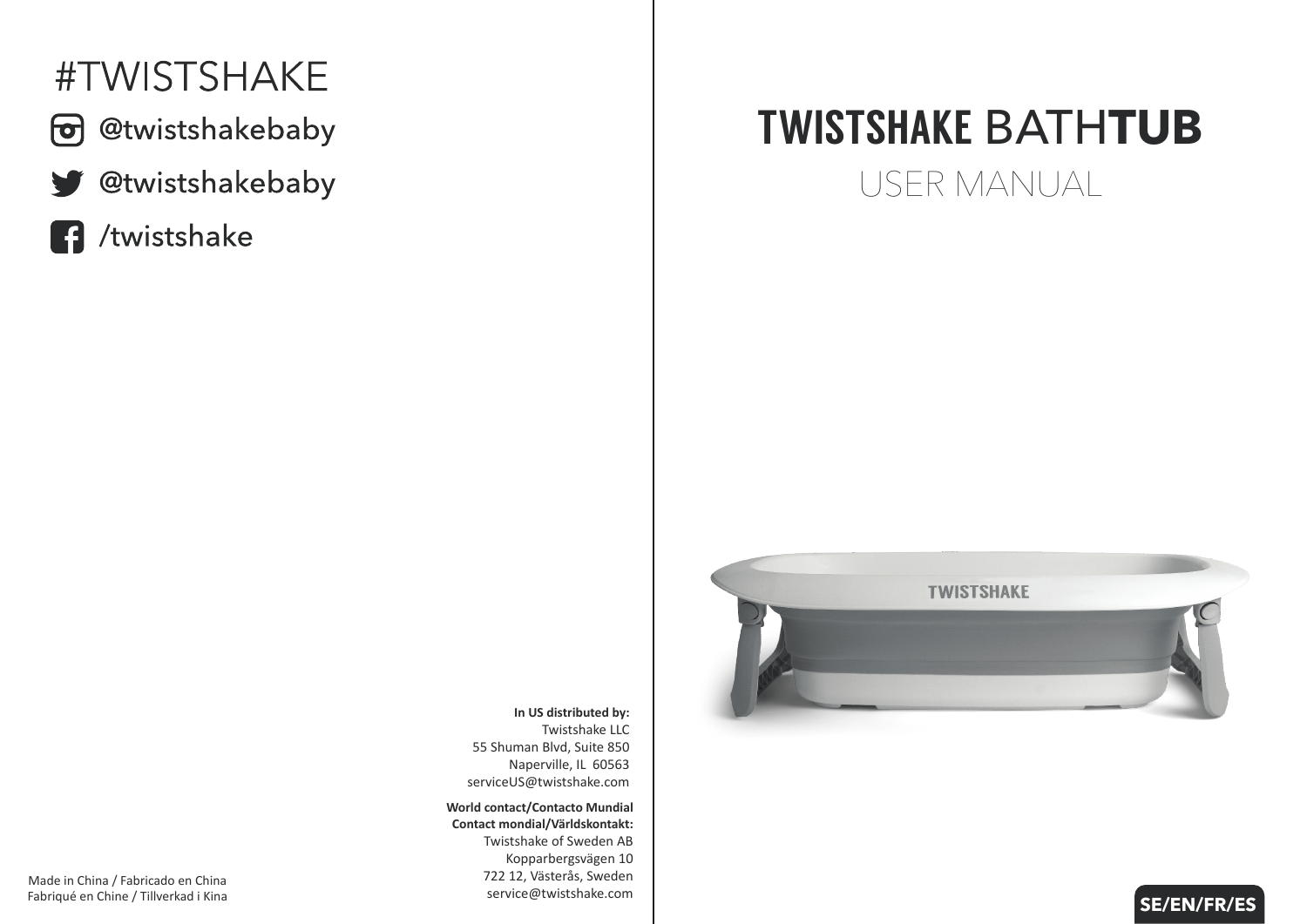### **VARNING**

#### **VARNING – DRUNKNINGSRISK**

Barn har drunknat när de har badat. Övervaka all�d barnet när det badar. Barn kan drunkna i 2 cm vatten på mycket kort tid. Lämna aldrig ditt barn oövervakat i badbaljan, inte ens för en kort stund. Ta med dig barnet om du måste lämna rummet.

- Spädbarn och småbarn riskerar a� drunkna när de badar.
- Ha ALLTID spädbarn inom en vuxens räckhåll.
- Använd aldrig denna produkt på en förhöjd yta som inte är avsedd för denna produkt. Produkten ska användas på en plan och stabil yta.
- Kontrollera alltid produktens stabilitet före användning.
- Använd inte produkten om några komponenter är trasiga eller saknas.
- Använd inte andra utbytesdelar eller tillbehör än de som har godkänts av tillverkaren.
- Lyft ALDRIG denna produkt med ett barn i.
- Placera ALDRIG denna produkt i vatten i ett vuxenbadkar eller diskho.
- Håll ALLTID avloppet öppet i det vuxna badkaret eller diskhon.
- Låt ALDRIG andra barn övervaka istället för en vuxen.
- För att undvika skållning med hett vatten ska du placera produkten på ett sådant sätt att barnet inte når vattenkällan.
- Kontrollera alltid vattentemperaturen innan du badar barnet.
- Den ansvariga vuxna ska alltid ha kontakt med barnet.
- VARNING: Låt inte barn leka med denna produkt.
- Var medveten om den förhöjda risken för olyckor med barn under 12 månader.
- Denna badbalja kan användas på stativet upp tills när barnet försöker stå upp av sig själv.
- Kassera vid första tecken på skada eller defekt.
- Förvara inte nära en värmekälla eller i direkt solljus.
- Använd aldrig något tillbehör som gjorts för någon annan modell av badbalja.
- Fyll inte va�en över MAX-nivån i badbaljan.
- Använd endast Twistshakes badstöd tills barnet kan sitta själv utan hjälp.

### **PRODUKT INFORMATION**

Twistshakes badbalja är både snygg och utformad för att vara skön och bekväm för din lilla. Badbaljan har halkfria gummifötter för extra säkerhet på plana ytor. Den kommer även med en halkfri matta och är fri från BPA, PVC och ftalater.

- Denna produkt kan användas från cirka 0-4 år.
- Fyll badbaljan med vatten. Fyll aldrig badbaljan med mer vatten än 2/3 av kapaciteten.
- Använd endast vatten och barntvål och -schampo i badbaljan. Tillsätt inte babyolja eller några andra vätskor i vattnet. Långvarig/omfattande användning av sådana vätskor kan skada materialet i badbaljan.
- Testa alltid temperaturen på vattnet i badbaljan innan du placerar ditt barn i det. Lagom vattentemperatur på badvattnet för din baby är  $32,2 - 37,8^{\circ}C$ .
- Lyft inte badbaljan i låsmekanismen. Med rätt användning kommer låsmekanismen att hålla lika länge som badbaljan.
- Barnet ska aldrig stå upp i badbaljan eftersom det kan leda till fall eller skador.
- Barnet ska inte luta sig mot eller stå på kanterna på badbaljan när det används då det kan leda till att barnet skadas, att badbaljan välter eller går sönder.
- Använd inte tänderna eller munnen för att stänga låsmekanismen. Var försiktig så att du inte river dig på låsmekanismen.
- Placera alltid badbaljan över ett avlopp och ta bort proppen i badbaljan för att tömma ut vattnet. Barn måste alltid övervakas av en vuxen när badbaljan används.
- Uppfyller kraven enligt EN 17072:2018.
- Twistshake baddyna som säljs som ett separat tillbehör kan användas tills det att barnet kan sitta självständigt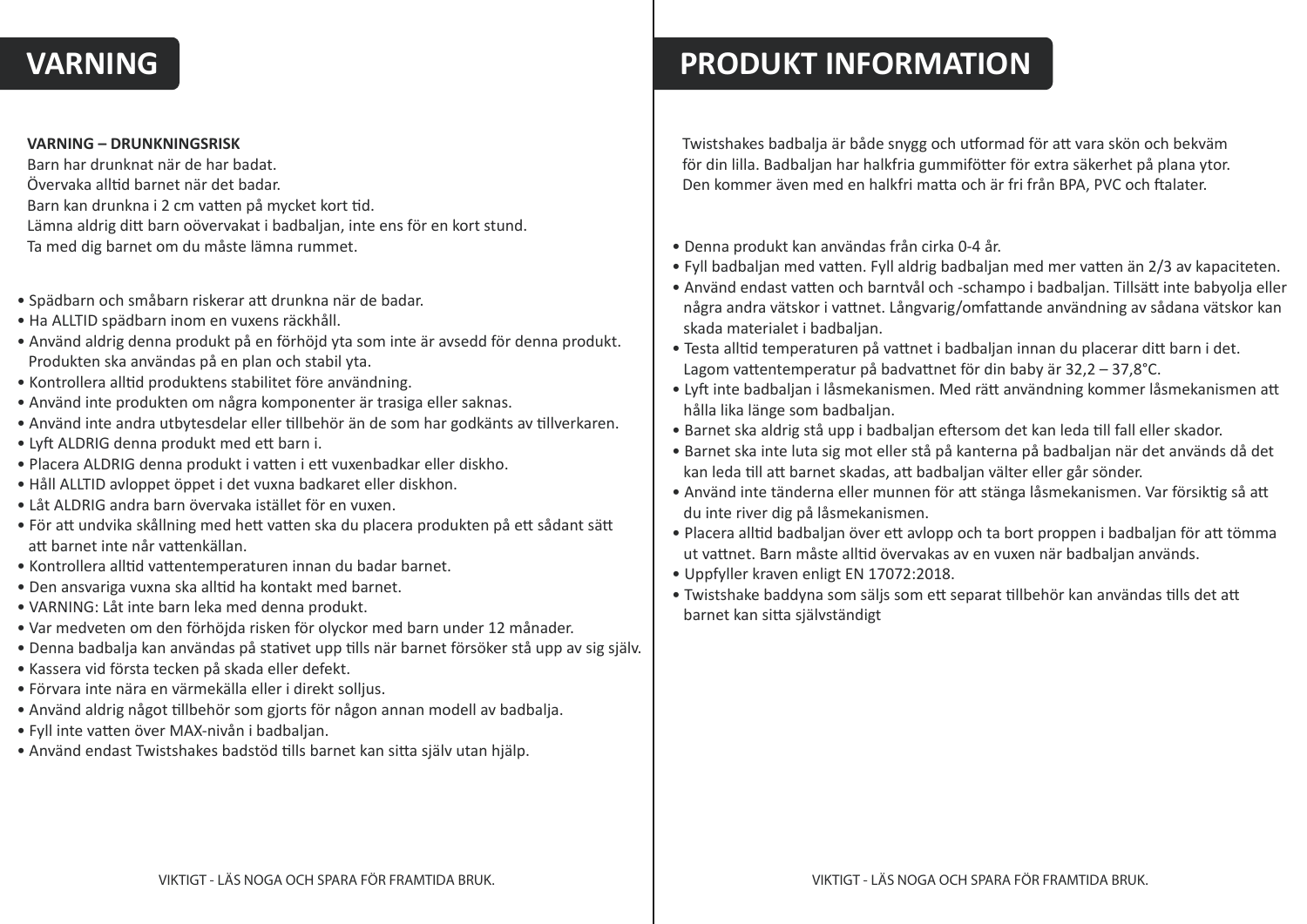#### **WARNING**

#### **WARNING – DROWNING HAZARD**

Children have drowned while bathing Always remain in contact with your child during bathing Children can drown in as little as 2 cm of water in a very short time Never leave your baby unattended in the bath, even for a few moments. If you need to leave the room, take the baby with you

- Babies and young children are at risk of drowning when being bathed.
- ALWAYS keep infant within adult's reach.
- Never use this product on an elevated surface not intended for this product. The product should be used on a flat and stable surface.
- Always check the stability of the product before use.
- Do not use the product if any components are broken or missing.
- Do not use replacement parts or accessories other than those approved by the manufacturer.
- NEVER lift this product with infant in it.
- NEVER place this product in water in an adult bathtub or sink.
- ALWAYS keep the drain open in the adult bathtub or sink.
- NEVER allow other children to substitute for adult supervision.
- To avoid scalding by hot water, position the product in such a way to prevent the child from reaching the source of water.
- Always check the water temperature before bathing the child.
- The supervising adult shall always be in contact with the child.
- WARNING: Do not let other children play with this product.
- Be aware of the extra risk of accidents with children in the vulnerable age of under 12 months.
- This bath tub can be used on the stand up to when the child tries to stand up by itself.
- Throw away at the first signs of damage or weakness
- During storage keep away from any source of heat or direct sunlight
- Never use any accessory made for any other model of bathtub
- Follow the MAX Level of water indicator on the bathtub
- Only use the Twistshake bathtub cushion until the baby can sit unaided

### **PRODUCT INFORMATION**

The Twistshake bathtub looks good but it's also built to make your little one comfortable. The bathtub is equipped with non-slip rubber legs for some extra safety on smooth surfaces. It also comes with a non-slip mat and it is free of BPA, PVC, and phthalates.

- This product can be used from approximately 0-4 years.
- Fill the bathtub with water. Never fill the bathtub with more water than 2/3 of the capacity of the bathtub.
- Use only water and children's soap and shampoo in the bathtub. Do not add baby oil or any other liquids to the water. Prolonged/extensive use of such liquids may damage the materials.
- Always test the temperature of the water in the bathtub before you put your child in it. The typical water temperature for bathing a baby should be between 90-100°F / 32,2-37,8°C.
- Do not lift the bathtub by the closing mechanism. With proper use the closing mechanism will last the entire life span of the bathtub.
- Children should never stand up in the bathtub as it may result in falls or injuries.
- Children should never lean or stand on the sides of the bathtub when it is in use as this may result in the child being injured, the bathtub turning over or breaking.
- Do not bite or put the plug or closing mechanism of the tub in your mouth. Be careful not to scratch yourself on the closing mechanism.
- Always place the bathtub over a drain and remove the plug in the tub to drain water. Children must always remain under adult supervision when the bathtub is being used.
- Complies to EN 17072:2018
- Clean this product with mild dishwashing detergent. Make sure the tub is dry before storage
- Wash and rinse thoroughly before use
- Always ensure the attachment device(s) are correctly fitted to the bath tub.
- The Twistshake bath cushion which is sold as a separate accessory can be used until the child can sit unaided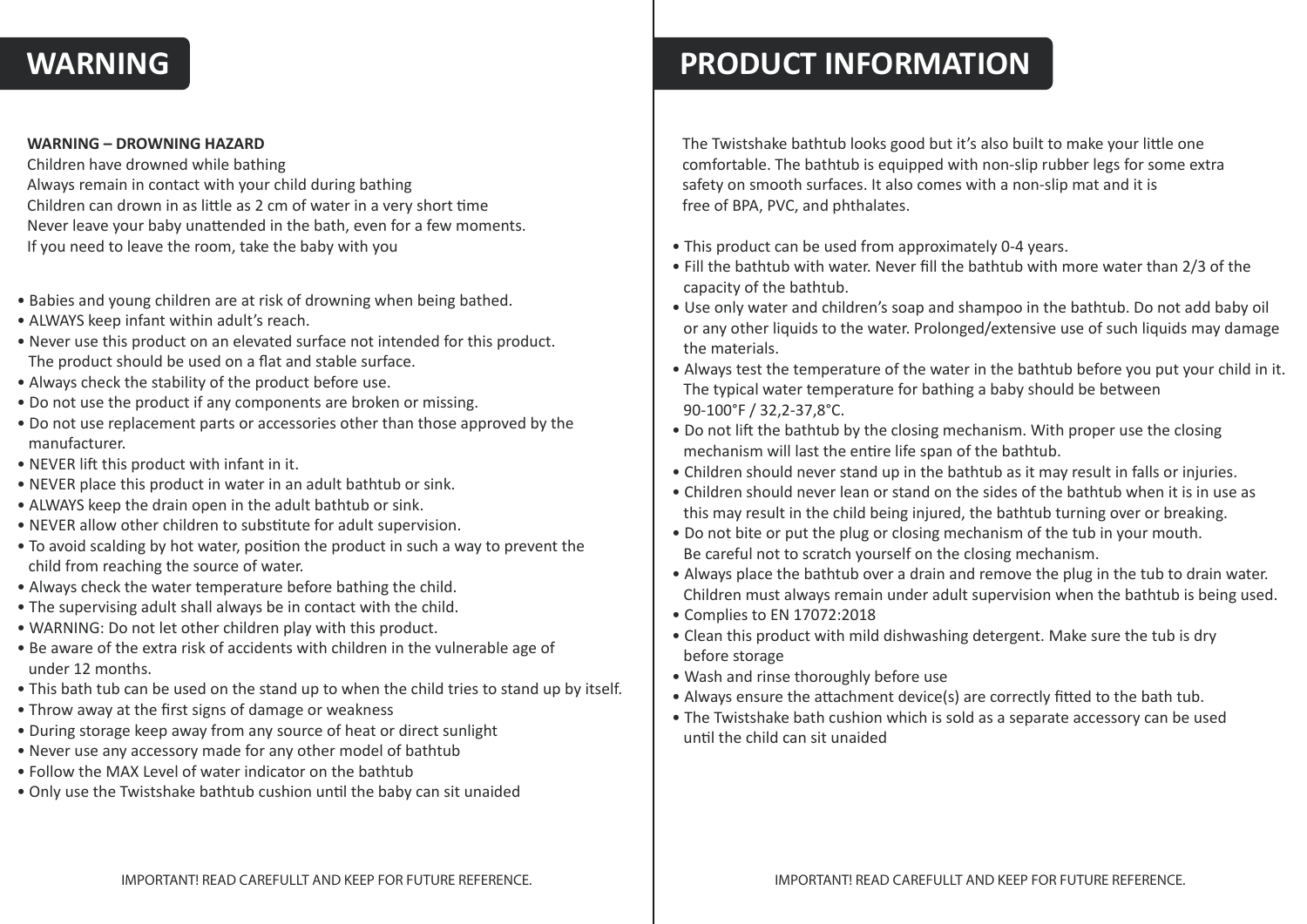#### **AVERTISSEMENT**

#### **AVERTISSEMENT – RISQUE DE NOYADE**

Des enfants se sont noyés pendant le bain.

Restez toujours en contact avec votre enfant pendant le bain.

Les enfants peuvent se noyer dans aussi peu que 2 cm d'eau, et ce, en très peu de temps. Ne laissez jamais votre bébé sans surveillance dans le bain, même pour une brève période. Si vous devez qui�er la pièce, emmenez le bébé avec vous.

- Les bébés et les jeunes enfants courent un risque de noyade dans toute baignoire.
- Gardez TOUJOURS le bébé à portée d'un adulte.
- N'utilisez jamais ce produit sur une surface surélevée non destinée à ce produit. Le produit doit être utilisé sur une surface plane et stable.
- Vérifiez toujours la stabilité du produit avant utilisation.
- N'u�lisez pas le produit si un composant est brisé ou manquant.
- N'u�lisez pas de pièces de rechange ni d'accessoires autres que ceux approuvés par le fabricant.
- Ne soulevez JAMAIS ce produit avec un bébé à l'intérieur.
- Ne placez JAMAIS ce produit dans l'eau dans une baignoire pour adulte ou un évier.
- Gardez TOUJOURS le drain ouvert dans la baignoire pour adulte ou l'évier.
- Ne laissez JAMAIS d'autres enfants se subs�tuer à la surveillance d'un adulte.
- Pour éviter les brûlures causées par l'eau chaude, ajustez la posi�on du produit de manière à empêcher l'enfant d'a�eindre la source d'eau.
- Vérifiez toujours la température de l'eau avant de baigner l'enfant.
- L'adulte responsable de surveiller l'enfant doit toujours être en contact avec celui-ci.
- AVERTISSEMENT : Ne laissez pas d'autres enfants jouer avec ce produit.
- Soyez conscient du risque accru d'accident avec des enfants âgés de moins de 12 mois.
- Cette baignoire peut être utilisée sur le support jusqu'à ce que l'enfant essaie de se lever par lui-même.
- Jetez dès les premiers signes de dommage ou de faiblesse.
- Pendant le stockage, éloignez la baignoire de toute source de chaleur ou de la lumière directe du soleil.
- N'u�lisez jamais un accessoire conçu pour tout autre modèle de baignoire.
- Suivez l'indicateur de niveau d'eau MAX sur la baignoire.
- N'u�lisez le coussin de baignoire Twistshake que jusqu'à ce que le bébé puisse s'asseoir sans aide.

## **INFORMATIONS SUR LE PRODUIT**

La baignoire Twistshake a belle allure et est conçue pour que votre tout-petit y soit confortable. La baignoire a des pieds en caoutchouc qui sont an�dérapants pour plus de sécurité sur les surfaces lisses. Elle comprend également un tapis an�dérapant et est exempte de BPA, de PVC et de phtalates.

- Ce produit peut être utilisé pour un enfant de la naissance jusqu'à environ 4 ans.
- Remplissez la baignoire d'eau. Ne remplissez jamais la baignoire à plus des deux �ers de sa capacité.
- U�lisez uniquement de l'eau ainsi que du savon et du shampoing pour enfant dans la baignoire. N'ajoutez pas d'huile pour bébé ou tout autre liquide à l'eau. Une utilisation prolongée ou étendue de tels liquides peut endommager les matériaux de la baignoire.
- Vérifiez toujours la température de l'eau de la baignoire avant d'y placer votre enfant. La température de l'eau pour baigner un bébé doit typiquement être de 90-100 °F ou 32,2-37,8 °C.
- Ne soulevez pas la baignoire par le mécanisme de fermeture. Grâce à une utilisation adéquate, le mécanisme de fermeture durera toute la durée de vie de la baignoire.
- Les enfants ne doivent jamais se tenir debout dans la baignoire, car cela peut entraîner des chutes ou des blessures.
- Les enfants ne doivent jamais se pencher ou se tenir debout sur les côtés de la baignoire lors de son utilisation, car cela pourrait entraîner des blessures chez l'enfant, le retournement de la baignoire ou des dommages à la baignoire.
- Ne mordez pas ou ne me�ez pas dans votre bouche le bouchon ou le mécanisme de fermeture de la baignoire. Veillez à ne pas vous égra�gner sur le mécanisme de fermeture.
- Placez toujours la baignoire au-dessus d'un drain et retirez le bouchon de la baignoire pour vidanger l'eau. Les enfants doivent toujours rester sous la surveillance d'un adulte lorsque la baignoire est utilisée.
- Conforme à la norme EN 17072:2018.
- Nettoyez ce produit avec un liquide vaisselle doux. Assurez-vous que la baignoire est sèche avant de la ranger.
- Lavez et rincez soigneusement avant utilisation.
- Assurez-vous toujours que le(s) dispositif(s) de fixation sont correctement montés sur la baignoire.